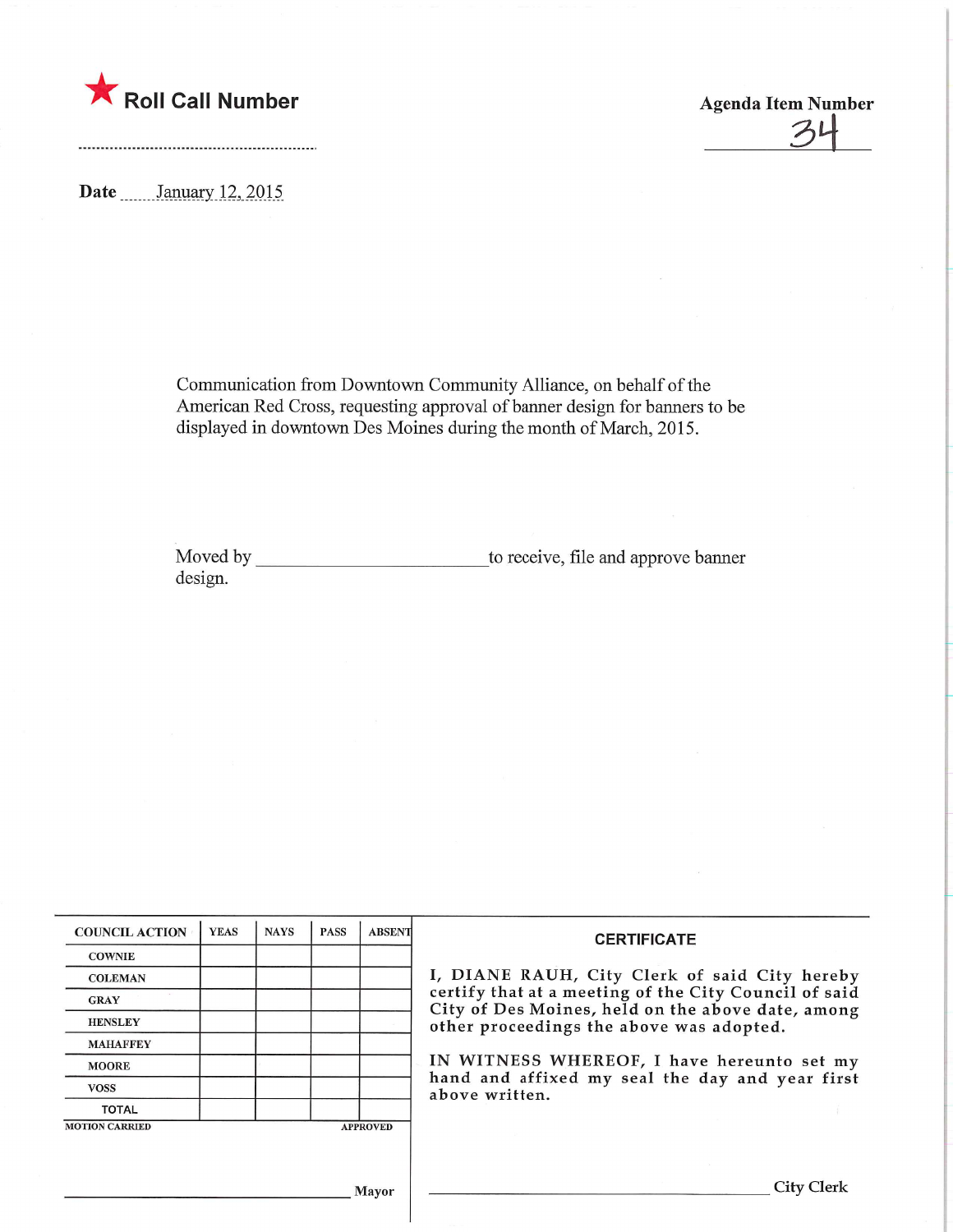

January 7, 2015

The Honorable Members of the City Council City of Des Moines 400 Robert D. Ray Drive Des Moines, Iowa 50309

Dear Honorable Members of the City Council:

On behalf of the American Red Cross, I am submitting the attached banner designs for your approval. If the designs are approved, the Downtown Community Alliance will facilitate the display of up to 60 banners on 30 poles in downtown Des Moines. These banners will be displayed on Locust St.banner poles in March.

34

Thank you for your positive consideration.

Sincerely,

aggu 1

Maggie Pforts Downtown Community Alliance

Enclosure: Banner designs